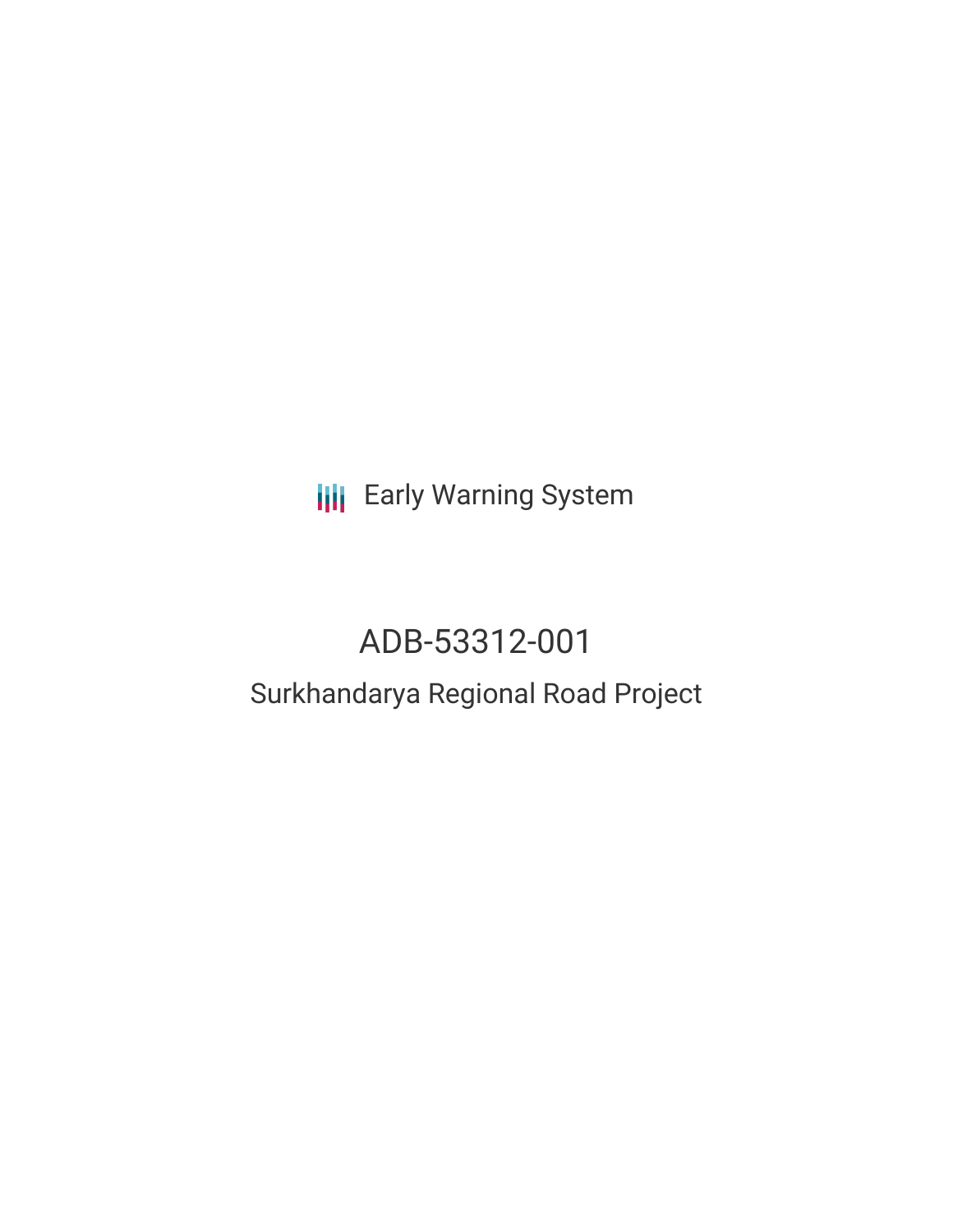# **Quick Facts**

| <b>Countries</b>               | Uzbekistan                   |
|--------------------------------|------------------------------|
| <b>Specific Location</b>       | Surkhandarya Region          |
| <b>Financial Institutions</b>  | Asian Development Bank (ADB) |
| <b>Status</b>                  | Proposed                     |
| <b>Bank Risk Rating</b>        | B                            |
| <b>Borrower</b>                | Government of Uzbekistan     |
| <b>Sectors</b>                 | Infrastructure, Transport    |
| <b>Investment Type(s)</b>      | Loan                         |
| <b>Investment Amount (USD)</b> | \$180.00 million             |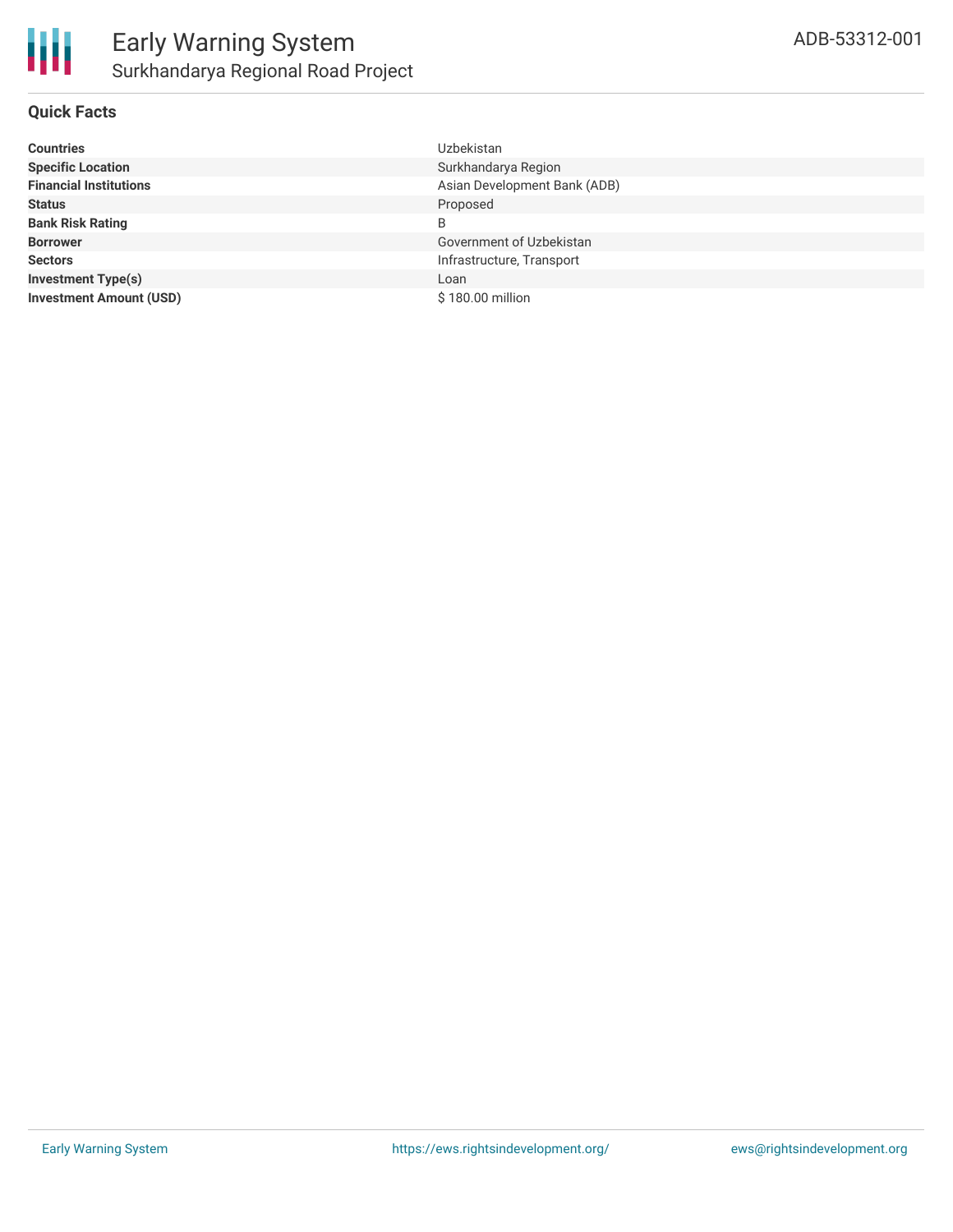



# **Project Description**

According to the Bank's website, this project finances the rehabilitation of 113 kilometers of the Denov to Darband road in Surkhandarya region, linking Corridors 3b and 6b of the Central Asia Regional Economic Cooperation (CAREC) Corridor.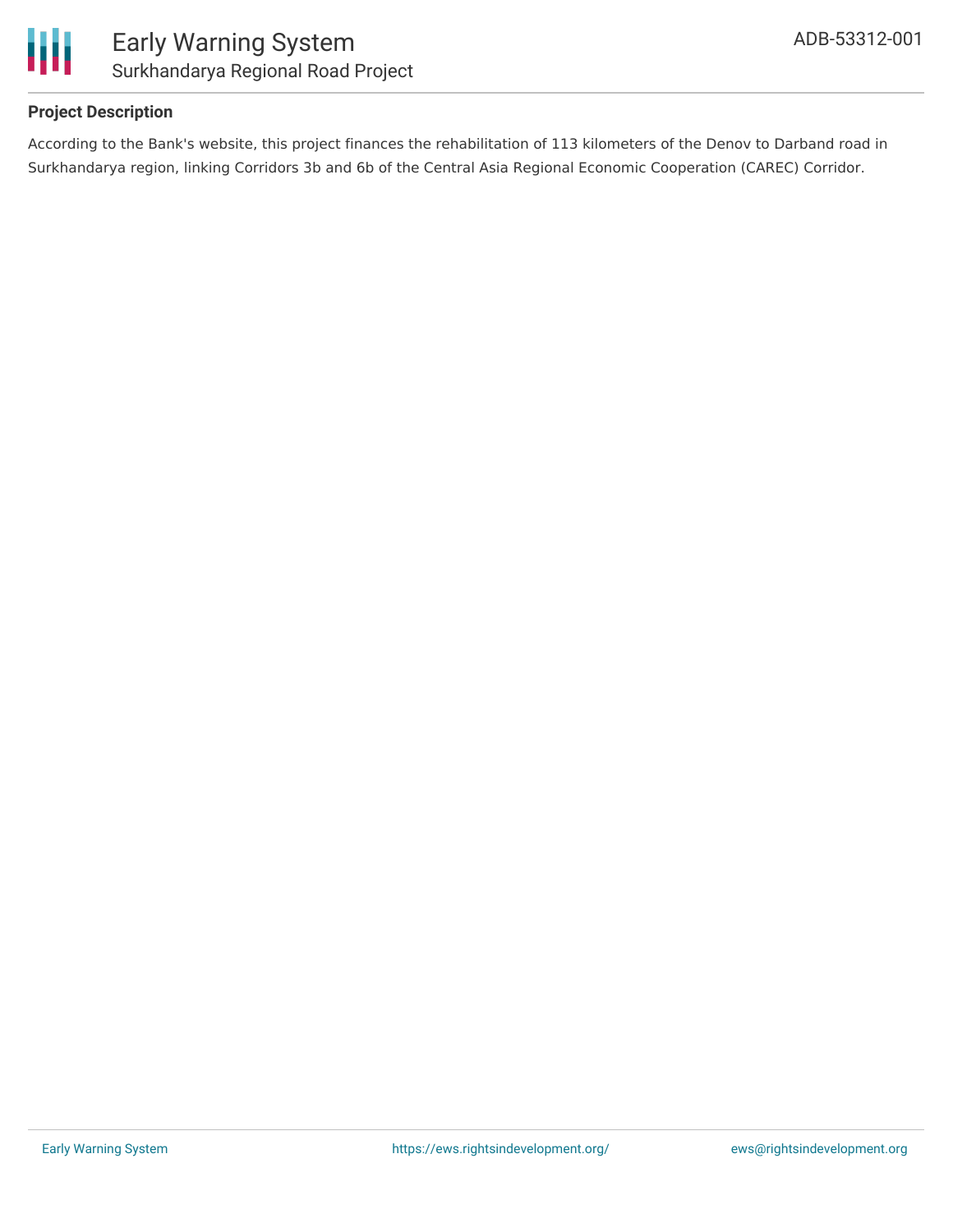## **Investment Description**

Asian Development Bank (ADB)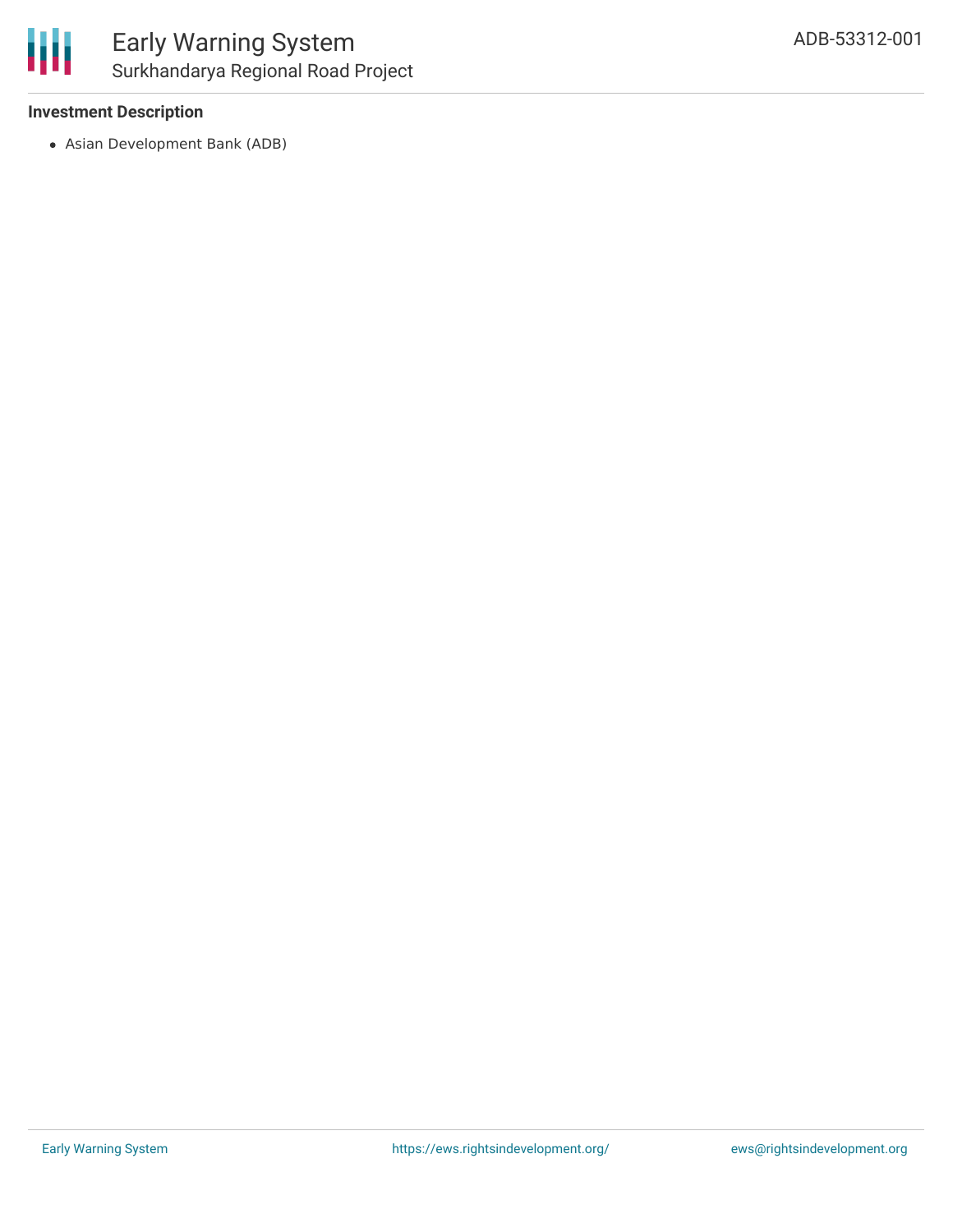

## **Contact Information**

No contact information available at time of writing.

#### **ACCOUNTABILITY MECHANISM OF ADB**

The Accountability Mechanism is an independent complaint mechanism and fact-finding body for people who believe they are likely to be, or have been, adversely affected by an Asian Development Bank-financed project. If you submit a complaint to the Accountability Mechanism, they may investigate to assess whether the Asian Development Bank is following its own policies and procedures for preventing harm to people or the environment. You can learn more about the Accountability Mechanism and how to file a complaint at: http://www.adb.org/site/accountability-mechanism/main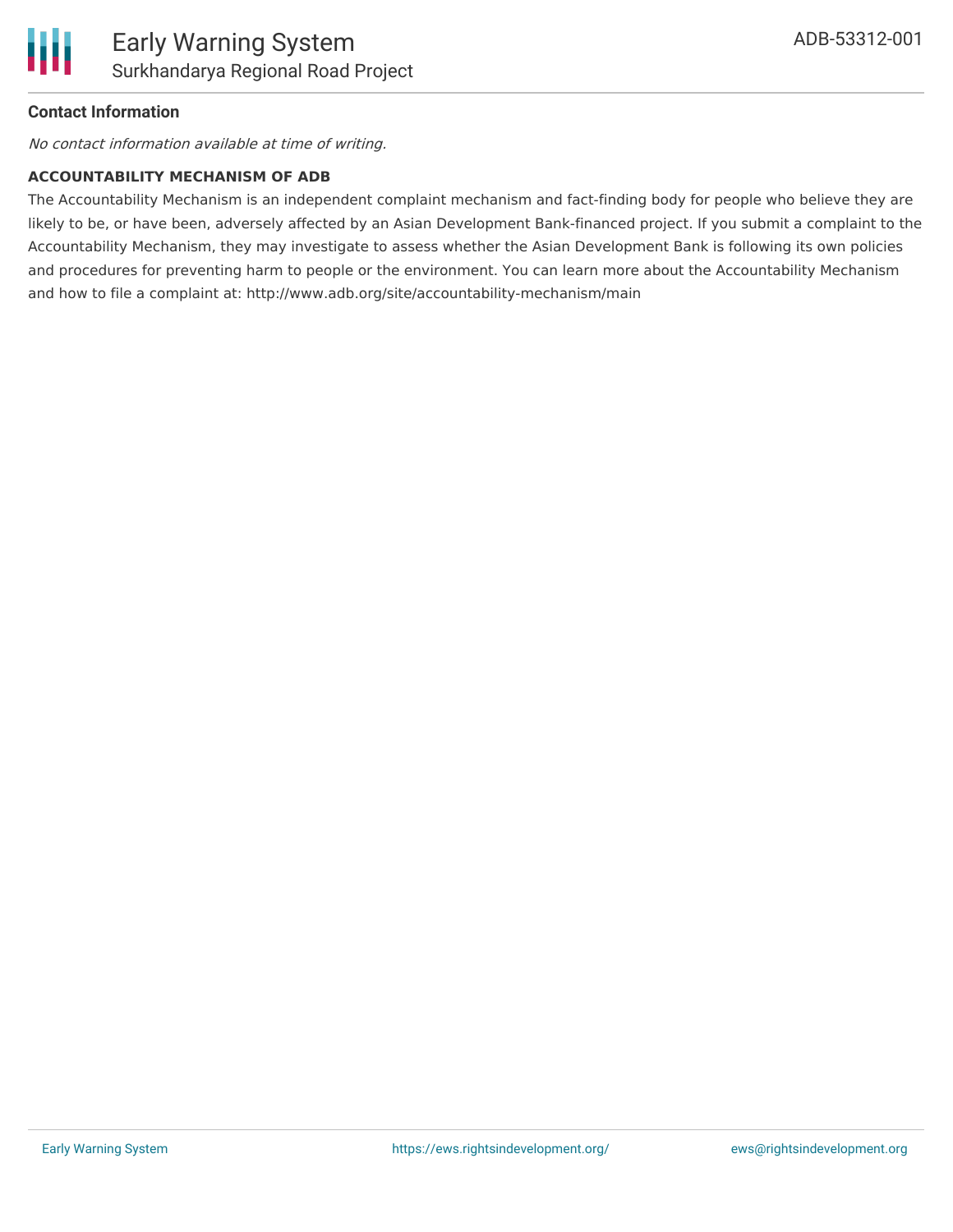

#### **Bank Documents**

• Project [Disclosure](https://ewsdata.rightsindevelopment.org/files/documents/01/ADB-53312-001.pdf) PDF [\[Original](https://www.adb.org/printpdf/projects/53312-001/main) Source]